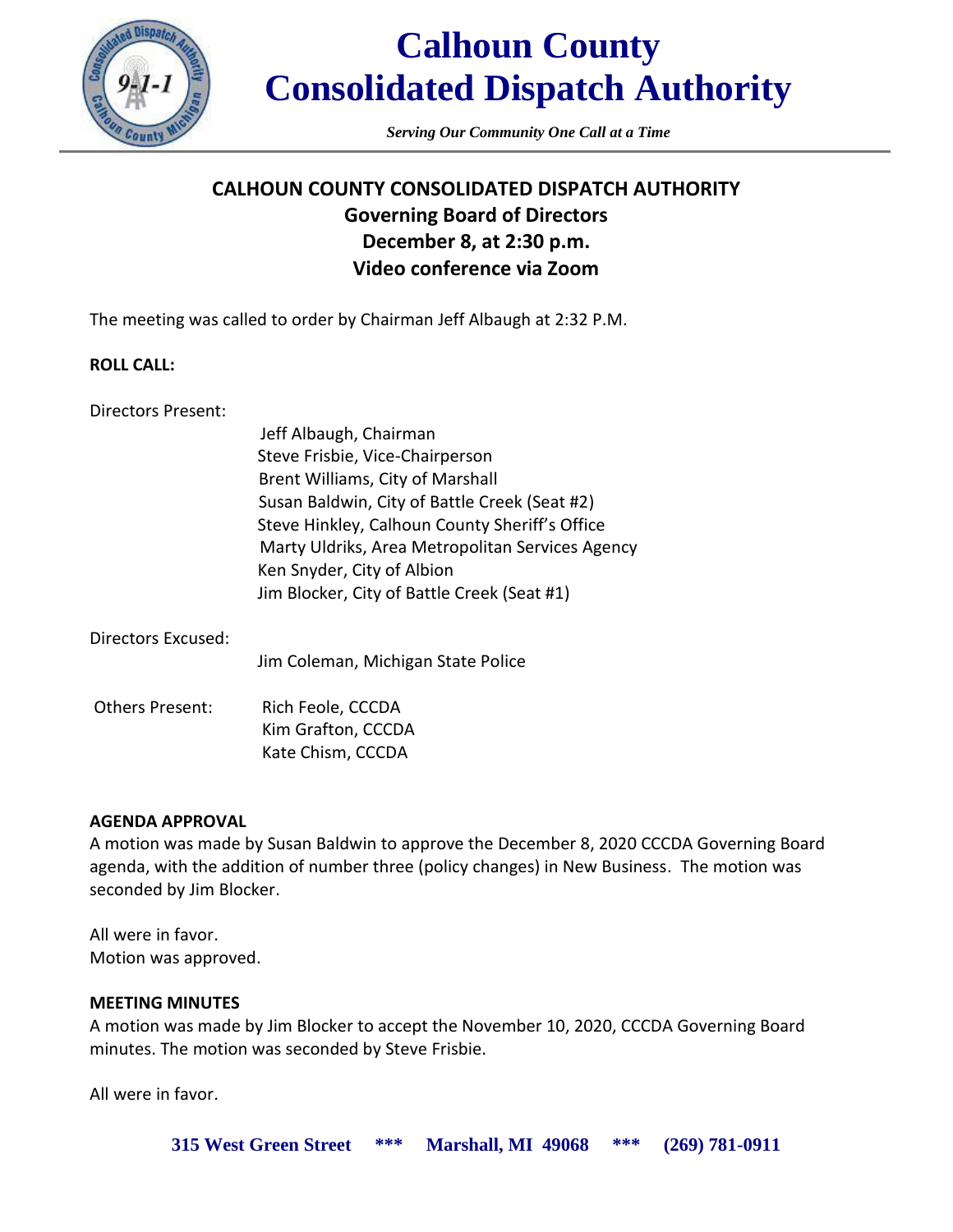

# **Calhoun County Consolidated Dispatch Authority**

*Serving Our Community One Call at a Time*

Motion was approved.

### **PUBLIC COMMENT**

No public comment was provided.

An announcement was made at this time by Chairman Jeff Albaugh that this would be his last meeting. Beginning January 1, Ryan Harvey would be taking his seat on the board.

#### **CONSENT AGENDA**

The following items were listed on the Board's consent agenda:

- 1. Excuse Absent Board Members
- 2. Check Register: November 1- November 30
- 3. Year-to-Date Budget Performance Reports
- 4. 2020 Year-to-Date Statistics
- 5. Quality Assurance Reports
- 6. General Correspondence

A motion was made by Brent Williams to approve the December 8, 2020 Consent Agenda. The motion was seconded by Ken Synder.

All were in favor. Motion was approved.

**Public Hearing- 2021** The public hearing was opened at 2:36 PM. There was no one from the public present. The public hearing was closed at 2:47 PM.

#### **EXECUTIVE DIRECTOR'S REPORT**

- **1.** CIT- Training has been completed by the entire staff. The training was done by Summit Pointe and various guest speakers. All four shifts have completed the training and have gained valuable information.
- **2.** COVID- The center has had three positive cases. Everyone is now doing well and back to work. We now have an app to use for screening prior to coming in to work. Plexi glass panels to go between consoles is being installed soon. HVAC ionizer/ purifier is being installed in the furnace system today.
- **3.** Board member changes- Jim Coleman remains the representative for MSP. Ryan Harvey will replace Jeff Albaugh. The City of Marshall remains unknown who the representative will be. The replacement for Susan Baldwin will be in attendance next month.

#### **OLD BUSINESS**